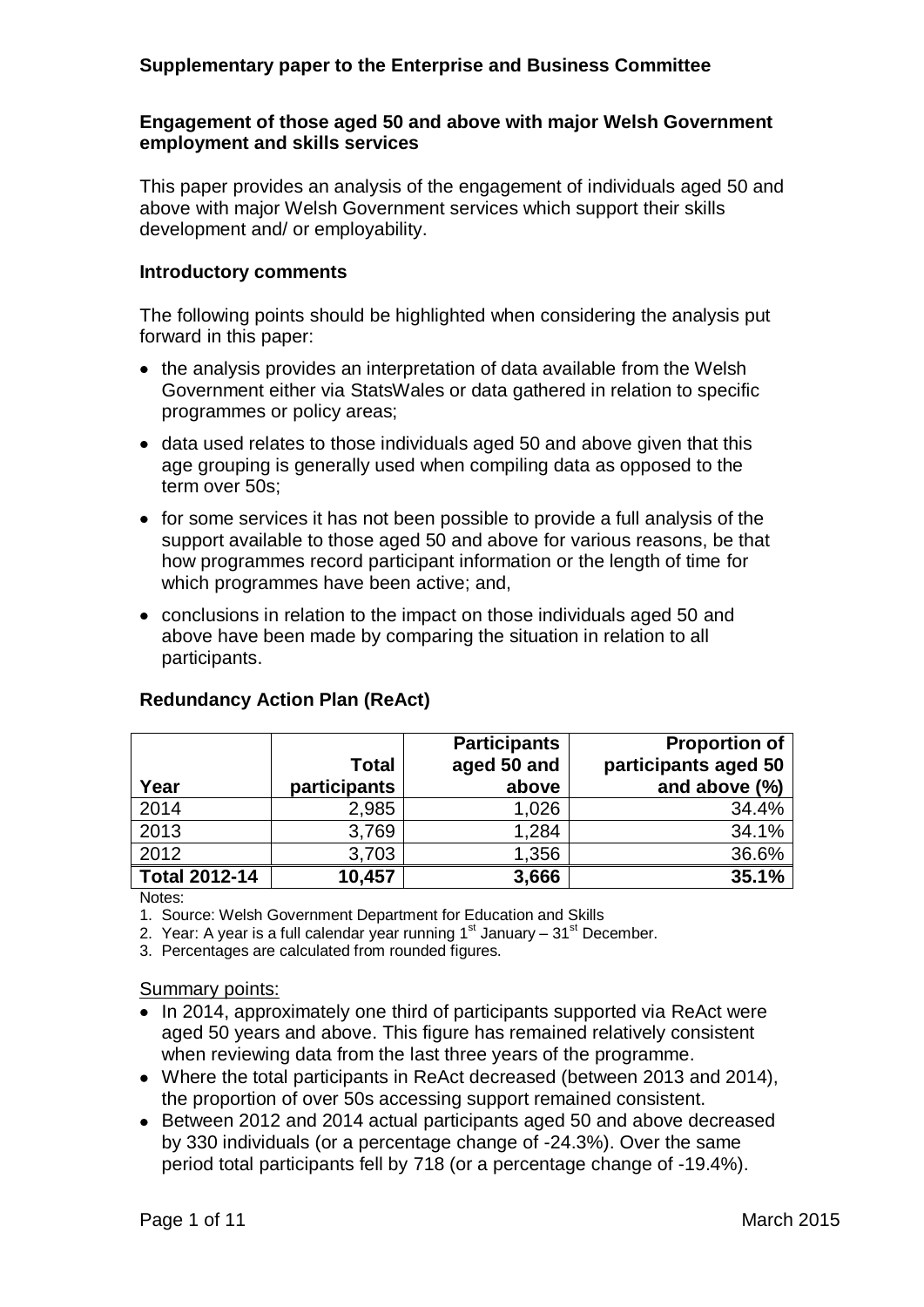# **Supplementary paper to the Enterprise and Business Committee**

## Impact considerations:

- ReAct is an all-age and demand-led programme with participation reflecting the scale and type of redundancy taking place across Wales.
- ReAct is not impacted by the Welsh Government policy of co-investment in skills.

|                      |              | <b>Participants</b> | <b>Proportion of</b> |
|----------------------|--------------|---------------------|----------------------|
|                      | <b>Total</b> | aged 50 and         | participants aged 50 |
| Year                 | participants | above               | and above (as %)     |
| 2014                 | 4,957        | 1,431               | 28.9%                |
| 2013                 | 8,658        | 2,759               | 31.9%                |
| 2012                 | 4,140        | 1,275               | 30.8%                |
| <b>Total 2012-14</b> | 17,755       | 5,465               | 30.8%                |

# **Essential Skills in the Workplace (ESIW)**

Notes:

1. Source: Welsh Government Department for Education and Skills

2. Year: A year is a full calendar year running  $1<sup>st</sup>$  January –  $31<sup>st</sup>$  December.

3. Percentages are calculated from rounded figures.

## Summary points:

• In 2014, just under one third of participants supported via ESIW were aged 50 years and above. This figure has remained relatively consistent over the past three years albeit showing a slight decrease from 2013 to 2014.

- ESIW was an all-age programme open to employers seeking to up-skill their workforce. As ESIW is demand-led, participation reflects the workforce associated with those employers accessing support.
- Essential Skills is not impacted by any prioritisation of funding linked to the co-investment policy given the commitment to continue an all-age provision for Essential Skills.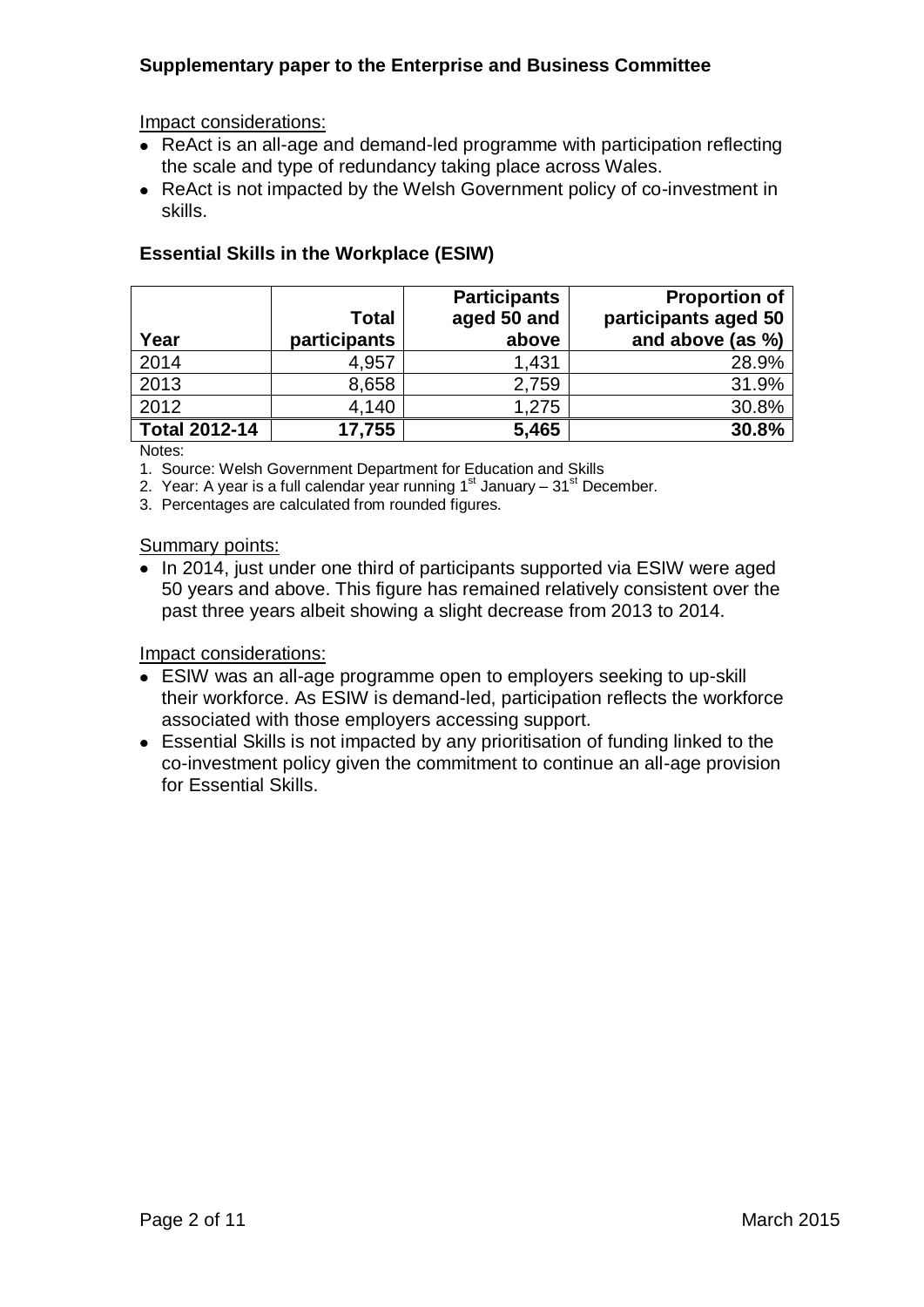# **Further Education**

|          |              | <b>Participants</b> | <b>Proportion of</b> |
|----------|--------------|---------------------|----------------------|
|          | <b>Total</b> | aged 50 and         | participants aged 50 |
| Year     | participants | above               | and above (as %)     |
| 2013/14* | 182,460      | 29,035              | 15.9%                |
| 2012/13  | 191,040      | 29,835              | 15.6%                |
| 2011/12  | 191,185      | 31,115              | 16.3%                |
| 2010/11  | 199,130      | 33,195              | 16.7%                |
| 2009/10  | 196,925      | 33,365              | 16.9%                |

Notes:

1. Source: Welsh Government National Statistics, Learning programme numbers by provision type, age group and mode

2. The figures do not include the higher education provision delivered via Further Education institutions.

3. Year: A year represents a full academic year running August to July.

4. FE learners at Merthyr Tydfil College are excluded from the 2009/10, 2010/11 and 2011/12 academic years following the merger of the college into the University of Glamorgan. However, data for the college are once again included from 2012/13 onwards.

- 5. Provisional data has been used for 2013/14\*
- 6. Participant figures are rounded to the nearest 5. Percentages are calculated from rounded figures.

#### Summary points:

- In 2013/14, just under 16% of the participants within FE were aged 50 and above.
- The proportion of participants aged 50 and above has reduced slightly over the past 5 years. The actual reduction in participants aged 50 and above from 2009/10 to 2013/14 was 4,330 (or a percentage decrease of -13.0%). This figure is more than the percentage change of all participants between 2009/10 and 2013/14 of -7.4% (or a reduction of 14,465 total participants).
- Of the 14,465 reduction in total FE participation between 2009/10 and 2013/14, 30% was due to reductions in the 50 years and above age group.

- Given that fewer than 1 in 6 participants in FE are aged 50 and above, any prioritisation of funding will have less impact on this age group compared to those individuals aged under 50.
- The data suggests that, as total participation in FE decreases, so too does the participation of those individuals aged 50 and above. Moreover given that the percentage change for those individuals aged 50 and above is higher than for all participants within FE, it could be argued that any decreases in overall participation will result in a faster rate of decrease for those individuals aged 50 and above.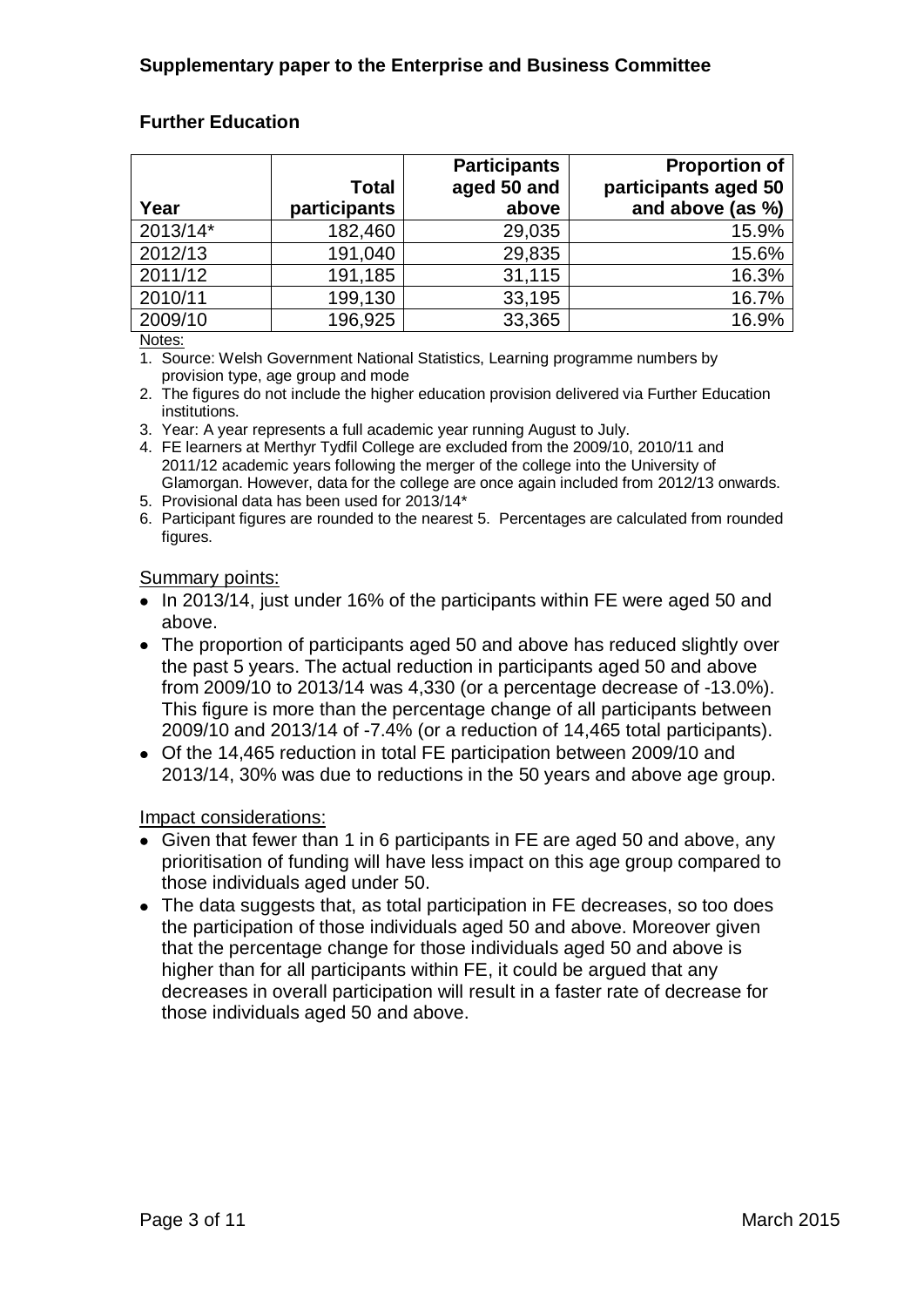# **Community Learning**

|          |              | <b>Participants</b> | <b>Proportion of</b> |
|----------|--------------|---------------------|----------------------|
|          | <b>Total</b> | aged 50 and         | participants aged 50 |
| Year     | participants | above               | and above (as %)     |
| 2013/14* | 32,190       | 15,235              | 47.3%                |
| 2012/13  | 37,310       | 17,785              | 47.7%                |
| 2011/12  | 41,915       | 19,675              | 46.9%                |
| 2010/11  | 45,460       | 20,625              | 45.4%                |
| 2009/10  | 46,735       | 22,065              | 47.2%                |

Notes:

1. Source: Welsh Government National Statistics, Learning programme numbers by provision type, age group and mode

2. The figures do not include the higher education provision delivered via Further Education institutions.

- 3. Year: A year represents a full academic year running August to July.
- 4. Community Learning is a broad definition that can encompass, for instance, English for Speakers of Other Languages (ESOL). This table only covers Local Authority community learning provision.
- 5. Provisional data has been used for 2013/14\*.
- 6. Participant figures are rounded to the nearest 5. Percentages are calculated from rounded figures.

#### Summary points:

- In 2013/14 just under half of participants in Community Learning were aged 50 years and above.
- Participation by individuals aged 50 years and above has remained relatively consistent over the past 5 academic years at between 45% and 48%.
- The actual number of those individuals aged 50 years participating in Community Learning reduced by 6,830 between 2009/10 and 2013/14 with total participation having reduced by 14,545.
- The percentage change in participation in Community Learning between 2009/10 and 2013/14 by those individuals aged 50 years and above was - 31 %. This is the same as the percentage change for all participants also at -31%.

#### Impact considerations:

Given that individuals aged 50 and above represent less than half of the participation in Community Learning, and that the percentage change in participation for those aged 50 and above was the same for this age group between 2009/10 and 2013/14 as it was for all participants, it could be concluded that older workers are no more impacted by any further reduction in, or prioritisation of, budgets associated with Community Learning than any other participant.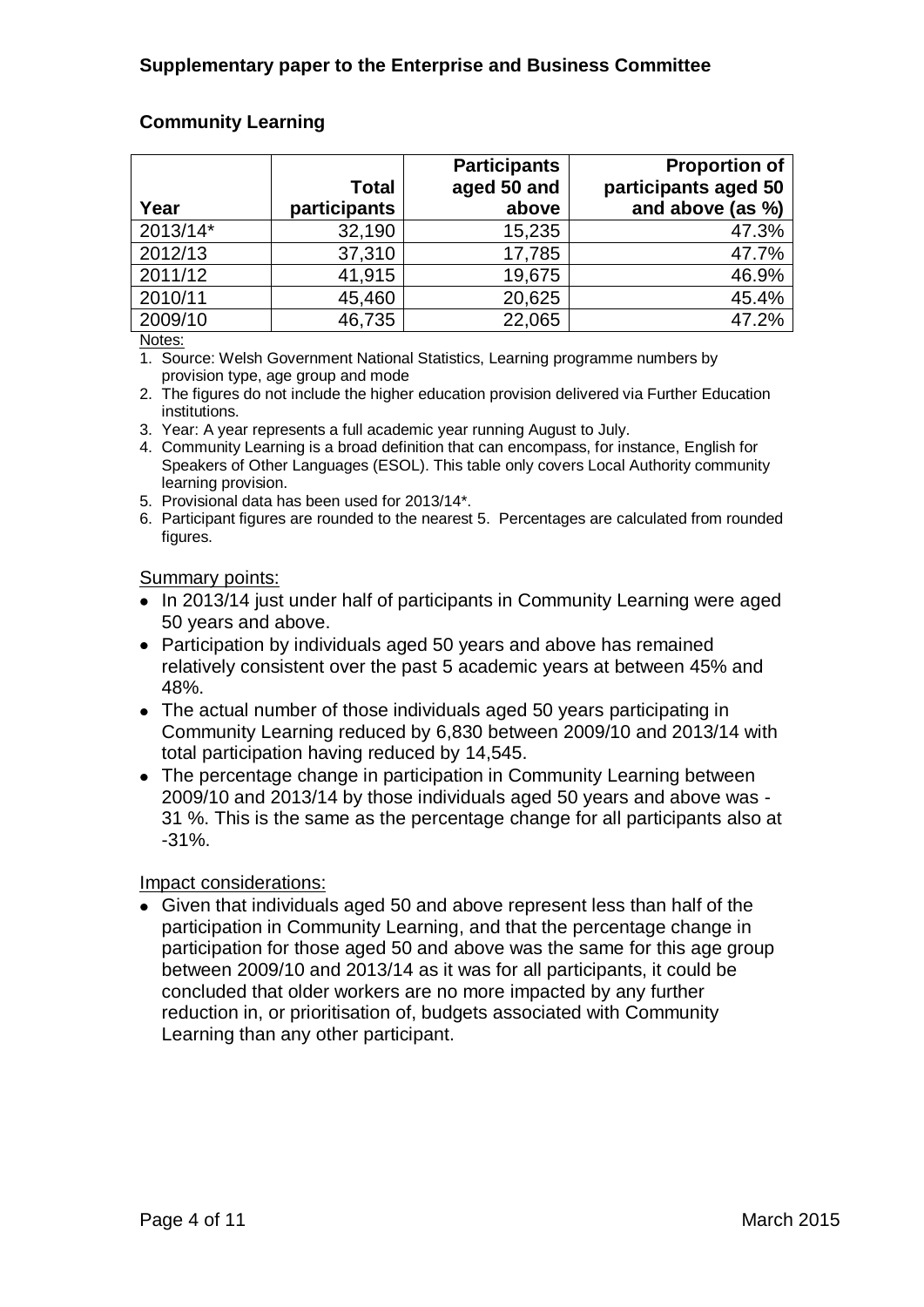# **Work-based Learning**

|         |              | <b>Participants</b> | <b>Proportion of</b> |
|---------|--------------|---------------------|----------------------|
|         | <b>Total</b> | aged 50 and         | participants aged 50 |
| Year    | participants | above               | and above (as %)     |
| 2013/14 | 73,040       | 4,880               | 6.7%                 |
| 2012/13 | 68,210       | 4,465               | 6.6%                 |
| 2011/12 | 59,665       | 3,555               | 6.0%                 |
| 2010/11 | 64,980       | 4,060               | 6.3%                 |
| 2009/10 | 63,140       | 3,910               | 6.2%                 |

Notes:

1. Source: Welsh Government National Statistics, Number of work-based learning programmes by age group, gender and programme.

2. Year: A year represents a full academic year running August to July.

3. Provisional data has been used for 2013/14\*.

4. Participant figures are rounded to the nearest 5. Percentages are calculated from rounded figures.

## Summary points:

- Excluding figures for 2011/12, the proportion of those aged 50 and above accessing Work-Based Learning has increased since 2009/10.
- Participation in Work-Based Learning by those aged 50 and above has increased by 970 between 2009/10 and 2013/14 (or +24.8%). During the same period, total participants to Work-Based Learning increased by 9,990 or +15.7%.

- Over the past 5 academic years, participation in Work-Based Learning by those individuals aged 50 and above has shown a greater increase compared with total participants (+24.8% versus +15.7%), albeit from a lower base, suggesting that those aged 50 have benefited more from Work-Based Learning as total participation has increased.
- The prioritisation of apprenticeship provision for those aged under 25 will impact on any age grouping above the age of 25. Therefore those aged 50 and above are expected to be affected alongside other age groups.
- Prioritisation also needs to be viewed in the context that just under 7% of participation in Work-Based Learning is connected with those individuals aged 50 and above.
- The commitment to support Higher Apprenticeships at all ages could mitigate the impact on those individuals aged 50 and above (see below).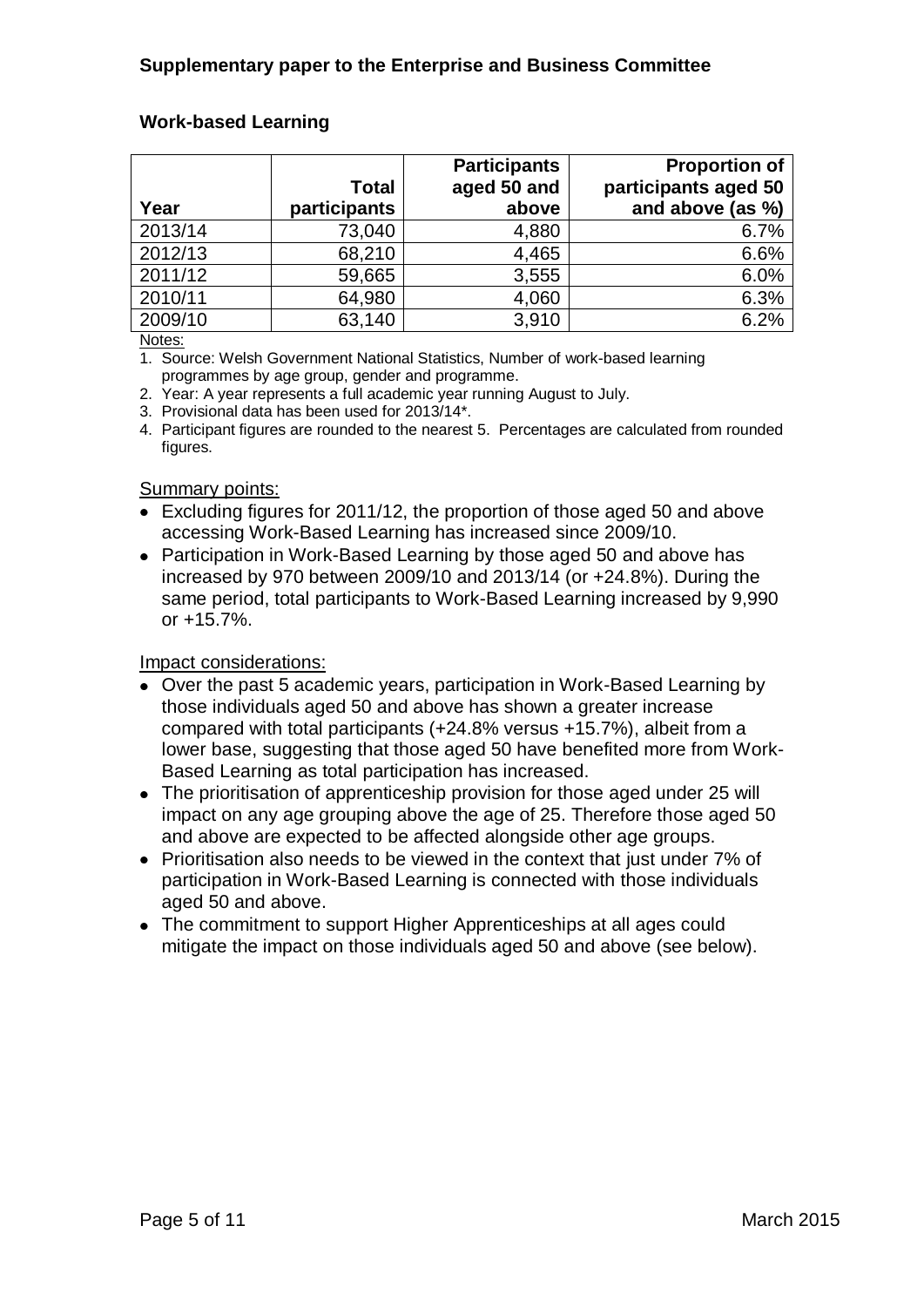# **Higher Apprenticeships**

|         | <b>Total</b> | <b>Participants</b><br>aged 50 and | <b>Proportion of</b><br>participants aged 50 |
|---------|--------------|------------------------------------|----------------------------------------------|
| Year    | participants | above                              | and above (as %)                             |
| 2012/13 | 2,730        | 320                                | 11.7%                                        |
| 2011/12 | 1,345        | 165                                | 12.3%                                        |
| 2010/11 | 2,115        | 270                                | 12.8%                                        |
| 2009/10 | 2,155        | 270                                | 12.5%                                        |
| 2008/09 | 2,075        | 275                                | 13.3%                                        |

Notes:

1. Source: Welsh Government National Statistics, Number of work-based learning programmes by age group, gender and programme.

2. Year: A year represents a full academic year running August to July.

3. Provisional data has been used for 2013/14\*.

4. Participant figures are rounded to the nearest 5. Percentages are calculated from rounded figures.

## Summary points:

- The proportion of adults aged 50 and above accessing Higher Apprenticeships is consistently higher than figures for Work-Based Learning as a whole.
- There appears to be no consistent trend in the proportion of adults aged 50 and above accessing Higher Apprenticeships between 2008/09 and 2012/13; however the actual number of participants has increased since 2008/09 by some 45 participants (or an increase of +16.4%). However, the overall increase is 31.6% (655 participants).

#### Impact considerations:

- Individuals aged 50 and above will benefit from the commitment to support Higher Apprenticeships at all ages as will any other age group.
- Given that a higher proportion of those individuals aged 50 and above access Higher Apprenticeships compared to all Work-Based Learning provision, it is likely that the availability of all-age support for Higher Apprenticeships will be more beneficial to this age group than would be the case if prioritisation had been given to other apprenticeship levels (Apprenticeships and Foundation Apprenticeships) where the proportion of those individuals aged 50 and above is lower.

## **Lift Programme**

The Welsh Government requests that suppliers involved in the Lift Programme record participant data. However, in terms of the age of participants, a record is only made of the number of individuals aged 16-24 and the number of individuals aged 25 and older.

The Lift Programme supports people of all ages aged 16 upwards living in workless households to access training and employment opportunities. The nine Lift area teams across Wales have people with a wide range of ages on their caseloads, including many aged 50 and over.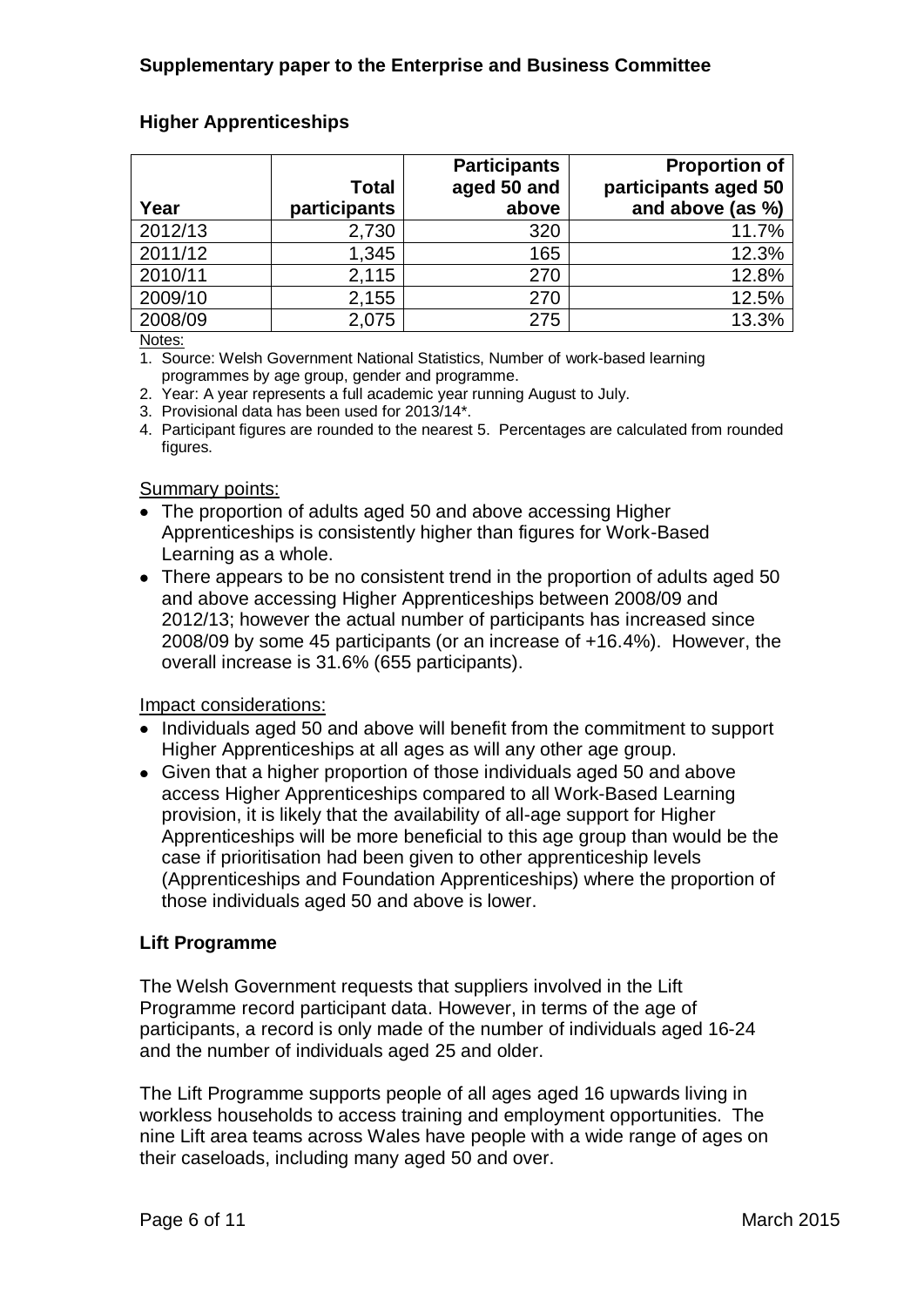# **Higher Education**

Please see tables in next section.

#### Summary points:

- In 2012/13 there were 7,530 enrolments made by Welsh domiciled students aged 50 and above. Of these students, 94% were enrolled on part-time courses and 18% were enrolled at the Open University. Students aged 50 and above made up 7.4% of the total enrolments made by Welsh domiciled students.
- Since 2010/11, student enrolment numbers in the aged 50 and over category have decreased by 90 from 7,620 in 2010/11 to 7,530 in 2012/13. However, despite this slight reduction in the actual numbers of participants, the proportion of individuals aged 50 and above enrolling in Higher Education has remained consistent between 2010/11 and 2012/13 at 7.4%.

#### Impact considerations:

• In November 2013 a wide ranging Review of Higher Education Funding and Student Finance Arrangements in Wales was announced, led by Professor Sir Ian Diamond. The review will focus on a range of issues including the promotion of social mobility and widening access to higher education and will report in 2016.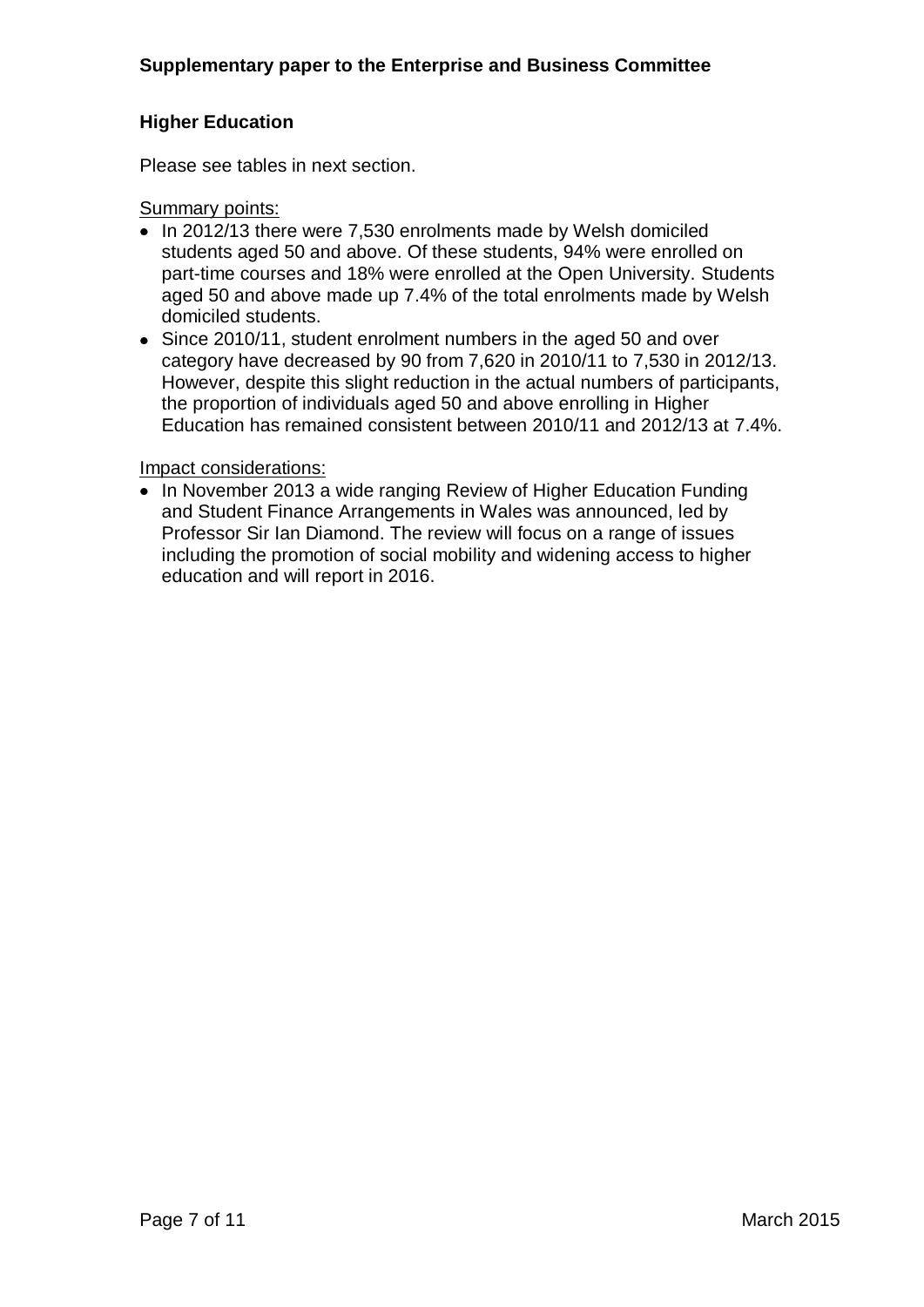|                                             |                  | Postgraduate     |              |              |                  | Undergraduate    |              |                  | <b>Grand Total</b> |              |  |
|---------------------------------------------|------------------|------------------|--------------|--------------|------------------|------------------|--------------|------------------|--------------------|--------------|--|
|                                             | <b>Full-time</b> | <b>Part-time</b> | <b>Total</b> |              | <b>Full-time</b> | <b>Part-time</b> | <b>Total</b> | <b>Full-time</b> | <b>Part-time</b>   | <b>Total</b> |  |
| 50 and over                                 | 170              | 1,395            | 1,570        |              | 295              | 5,665            | 5,965        | 470              | 7,065              | 7,530        |  |
| <b>Open University</b>                      |                  | 90               | 90           | $\sim$       |                  | 1,255            | 1,255        |                  | 1,345              | 1,345        |  |
| UK HEI's (Excluding the<br>Open University) | 170              | ,305             | 1,480        |              | 295              | 4,415            | 4,710        | 470              | 5,720              | 6,190        |  |
| Total Enrolments <sup>2</sup>               | 6,295            | 10,050           | 16,345       | $\mathbf{r}$ | 54,515           | 30,405           | 84,925       | 60,810           | 40,455             | 101,270      |  |
| <b>Open University</b>                      | $\star$          | 410              | 410          | $\mathbf{r}$ | $\mathbf{r}$     | 8,325            | 8,325        | $\star$          | 8,735              | 8,735        |  |
| UK HEI's (Excluding the<br>Open University) | 6,290            | 9,640            | 15,935       |              | 54,515           | 22,080           | 76,600       | 60,810           | 31,720             | 92,530       |  |

# **Number<sup>1</sup> of enrolments made by Welsh domiciled students of age 50 and over by level and mode of study, 2012/13**

1. Figures are rounded to the nearest five. The state of the nearest five. Data Source: HESA

2. Enrolments made by Welsh domiciled students

## **Number<sup>1</sup> of enrolments made by Welsh domiciled students of age 50 and over by level and mode of study, 2011/12**

|                                             |                  | Postgraduate     |       |                  | Undergraduate    |              |                  | <b>Grand Total</b> |              |
|---------------------------------------------|------------------|------------------|-------|------------------|------------------|--------------|------------------|--------------------|--------------|
|                                             | <b>Full-time</b> | <b>Part-time</b> | Total | <b>Full-time</b> | <b>Part-time</b> | <b>Total</b> | <b>Full-time</b> | <b>Part-time</b>   | <b>Total</b> |
| 50 and over                                 | 170              | 1,350            | 1,520 | 340              | 5,705            | 6,050        | 510              | 7,055              | 7,565        |
| <b>Open University</b>                      |                  | 95               | 95    |                  | ,265             | 1,265        |                  | ,360               | 1,360        |
| UK HEI's (Excluding the<br>Open University) | 170              | 1,255            | 1,425 | 340              | 4,440            | 4,785        | 510              | 5,695              | 6,210        |

1. Figures are rounded to the nearest five. The same state of the nearest five. Data Source: HESA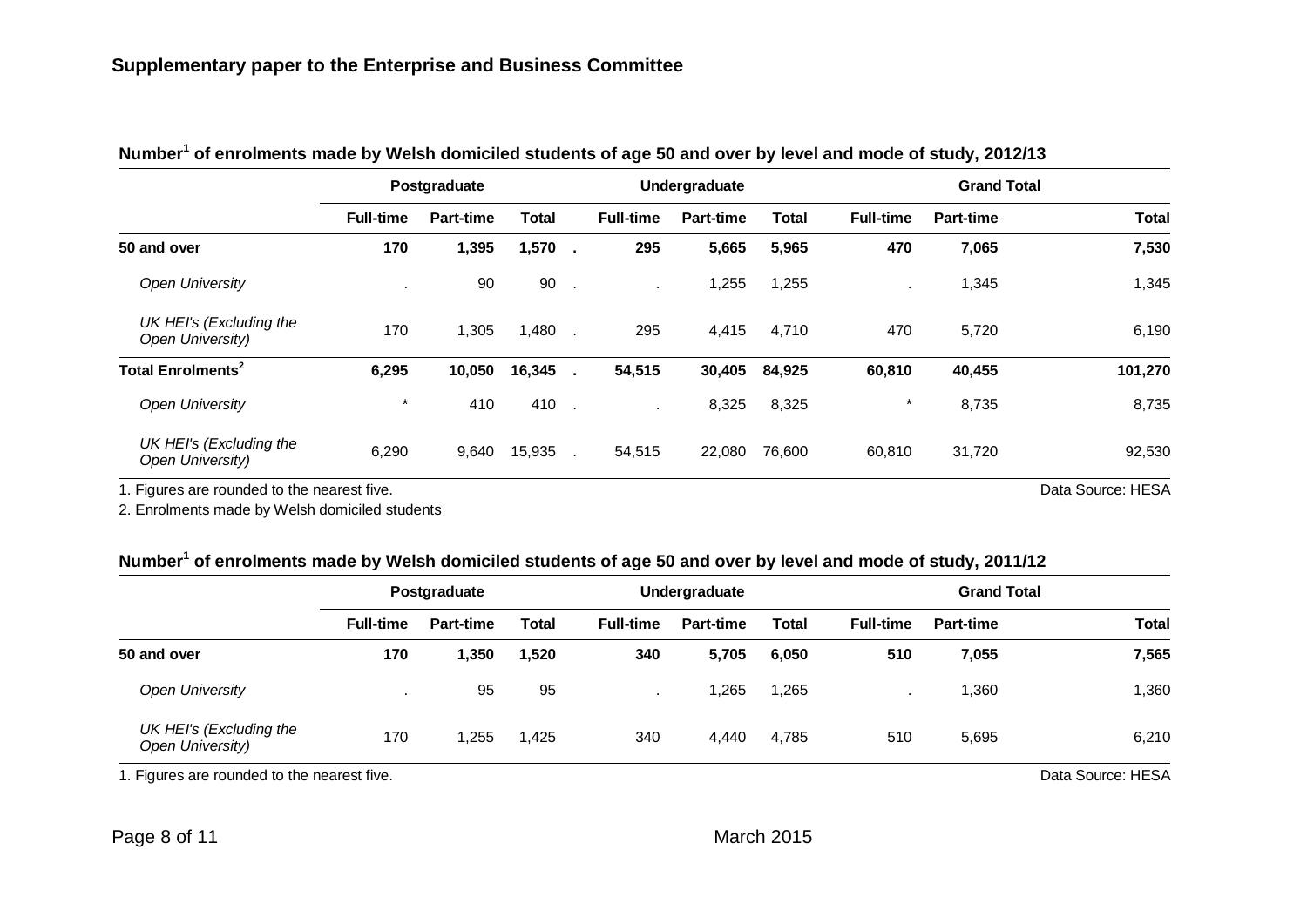| <b>Full-time</b> | <b>Part-time</b> | Total        | <b>Full-time</b> | <b>Part-time</b> | <b>Total</b>  | <b>Full-time</b> | <b>Part-time</b> | Total              |
|------------------|------------------|--------------|------------------|------------------|---------------|------------------|------------------|--------------------|
| 150              | 1,380            | 1,530        | 365              | 5,725            | 6,090         | 515              | 7,105            | 7,620              |
|                  | 90               | 90           |                  | 1,315            | 1,315         |                  | 1,405            | 1,405              |
| 150              | ,290             | ,440         | 365              | 4,410            | 4,775         | 515              | 5,700            | 6,220              |
|                  |                  | Postgraduate |                  |                  | Undergraduate |                  |                  | <b>Grand Total</b> |

# **Number<sup>1</sup> of enrolments made by Welsh domiciled students of age 50 and over by level and mode of study, 2010/11**

1. Figures are rounded to the nearest five.

Data Source: HESA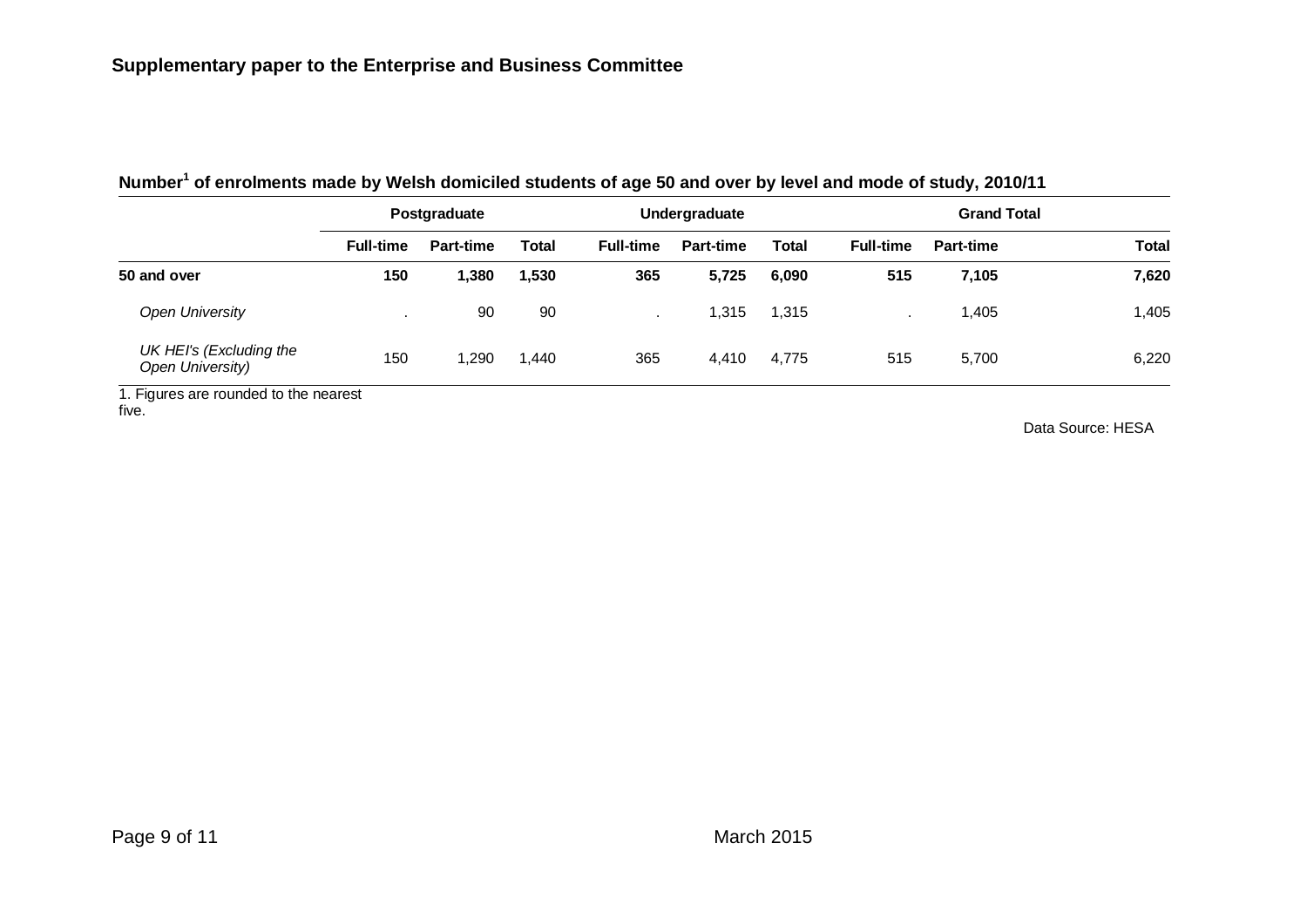## **Careers Wales**

| 2013-14                                                                                                                                                                                                                                                                                                                                                                                                                         |
|---------------------------------------------------------------------------------------------------------------------------------------------------------------------------------------------------------------------------------------------------------------------------------------------------------------------------------------------------------------------------------------------------------------------------------|
| • 139,026 face-to-face interviews or telephone interventions with clients of<br>all ages.                                                                                                                                                                                                                                                                                                                                       |
| • Of the 139,026 interventions, 20,456 were with adult clients (defined as<br>those aged over 25). This represents 14.7% of the total interventions.<br>• 5,761 interventions were with those individuals over the age of 50<br>equivalent to 28.1% of the interventions with adults (aged over 25), and<br>4.1% of total interventions (all participants).                                                                     |
| 2012-13                                                                                                                                                                                                                                                                                                                                                                                                                         |
| 127,270 face-to-face or telephone interventions with clients of all ages.<br>$\bullet$<br>Of the 127,270 interventions, 35,528 were with adult clients (defined as<br>those aged over 25). This represents 27.9% of the total interventions.<br>• 7,486 interventions were with those individuals over the age of 50<br>equivalent to 21.1% of the interventions with adults (aged over 25), and<br>5.9% of total interventions |
| Notes:<br>1. In 2012-13 there was an ESF funded project for additional support to adults that was still<br>running at this stage.<br>2. Percentages are calculated from rounded figures.                                                                                                                                                                                                                                        |

#### Summary points:

- Careers Wales is the all age, impartial, bilingual national careers information, advice and guidance service.
- Careers Wales became a wholly owned subsidiary of the Welsh Government from 1st April 2013.
- Welsh Ministers issued a revised remit requiring the company to increase the focus of their support and services on young people, supporting Welsh Government strategies and, in particular, a reduction in the number of young people not in education, employment or training (NEET).

- An Equality Impact Assessment was carried out by Welsh Government in the lead up to Careers Wales becoming a wholly owned subsidiary of the Welsh Government. It was recognised that the revised remit for Careers Wales could have a potentially medium impact in the area of age due to the change in service to over 25 year olds but this was permissible given that other Welsh Government and UK Government services were available to this age group and the Ministerial priority for Careers Wales was those under 25.
- Careers Wales also has its own equalities policy and monitoring systems in place and works to address any imbalance in the services on offer.
- Careers Wales offers a universal service with the majority of clients of any age "self serving", using the web site, Careers Wales Connect Freephone telephone helpline, web chat, e-mail services and presenting themselves at the network of high street centres.
- A more tailored service built around face to face guidance interviews is offered to clients in the priority groups identified in the annual remit letter